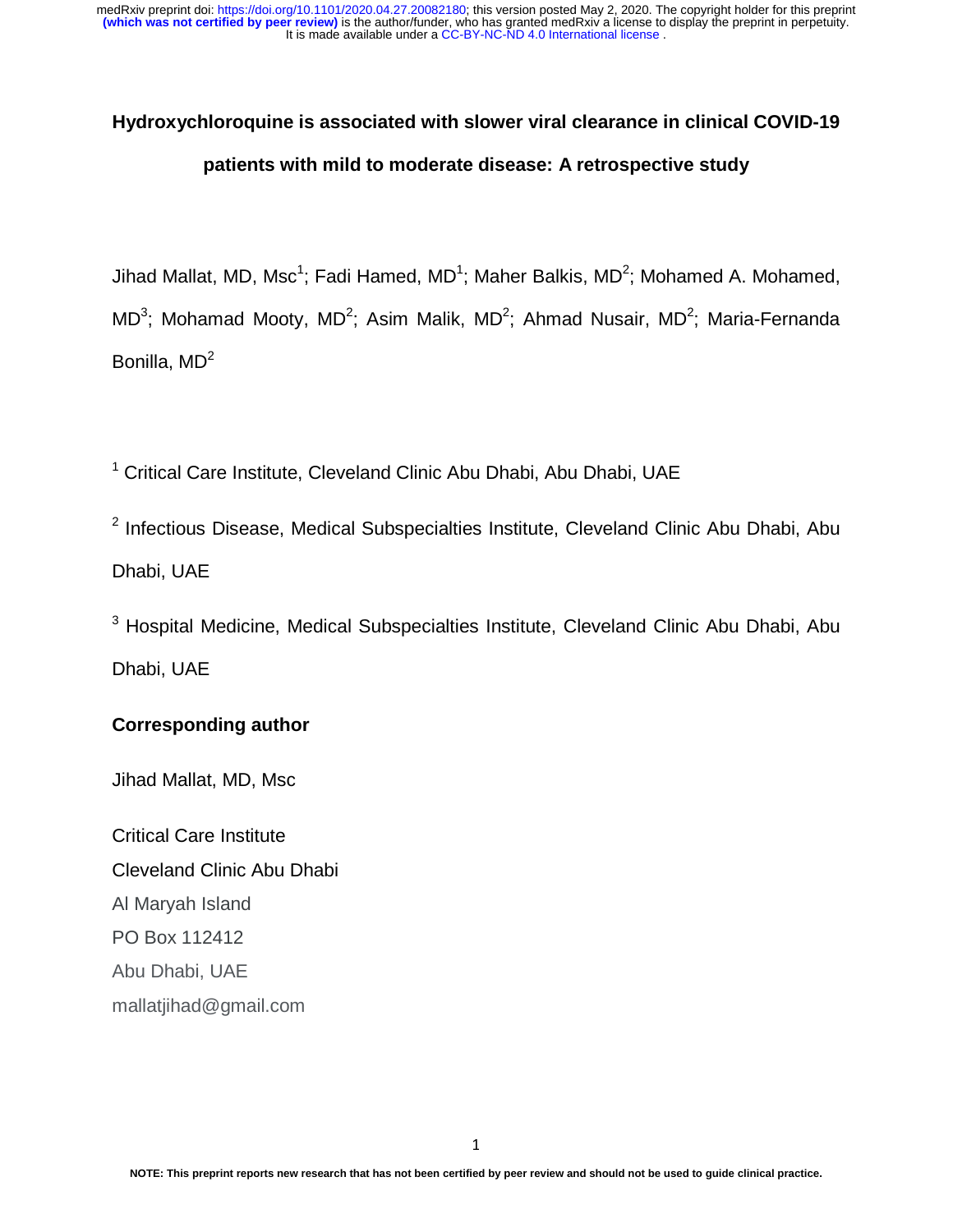It is made available under a [CC-BY-NC-ND 4.0 International license](http://creativecommons.org/licenses/by-nc-nd/4.0/) . **(which was not certified by peer review)** is the author/funder, who has granted medRxiv a license to display the preprint in perpetuity. medRxiv preprint doi: [https://doi.org/10.1101/2020.04.27.20082180;](https://doi.org/10.1101/2020.04.27.20082180) this version posted May 2, 2020. The copyright holder for this preprint

#### **Abstract**

**Background:** There is conflicting data regarding the use of hydroxychloroquine (HCQ) in COVID-19 hospitalized patients

**Objective:** To assess the efficacy of HCQ in increasing SARS-CoV-2 viral clearance

**Design:** Retrospective observational study

**Setting:** Cleveland Clinic Abu Dhabi

**Participants:** Hospitalized adult patients with confirmed SARS-CoV-2 infection

**Intervention:** None

**Measurements:** The primary outcome was the time from a confirmed positive nasopharyngeal swab to turn negative. A negative nasopharyngeal swab conversion was defined as a confirmed SARS-CoV-2 case followed by two negative results using RT-PCR assay with samples obtained 24 hours apart

**Results:** 34 confirmed COVID-19 patients were included. Nineteen (55.9%) patients presented with symptoms, and 14 (41.2%) had pneumonia. Only 21 (61.8%) patients received HCQ. The time to SARS-CoV-2 negativity nasopharyngeal test was significantly longer in patients who received HCQ compared to those who did not receive HCQ (17 [13-21] vs. 10 [4-13] days, p=0.023). HCQ was independently associated with time to negativity test after adjustment for potential confounders (symptoms, pneumonia or oxygen therapy) in multivariable linear regression analysis. On day 14, 47.8% (14/23) patients tested negative in the HCQ group compared to 90.9% (10/11) patients who did not receive HCQ (p=0.016).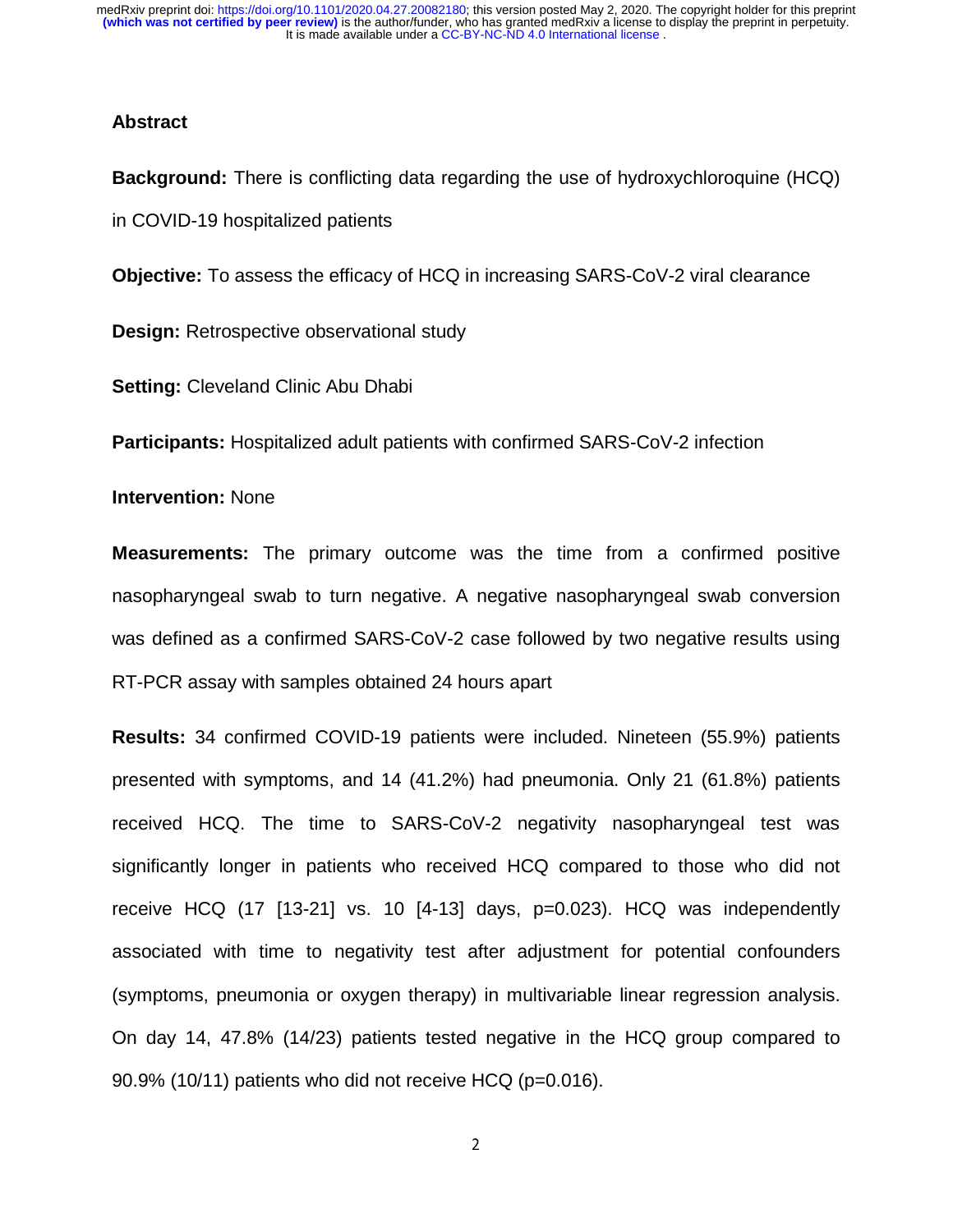**Limitations:** Small sample size and retrospective design with a potential risk of selection bias

**Conclusion:** HCQ was associated with a slower viral clearance in COVID-19 patients with mild to moderate disease. Data from ongoing randomized clinical trials with HCQ should provide a definitive answer regarding the efficacy and safety of this treatment.

**Funding source:** none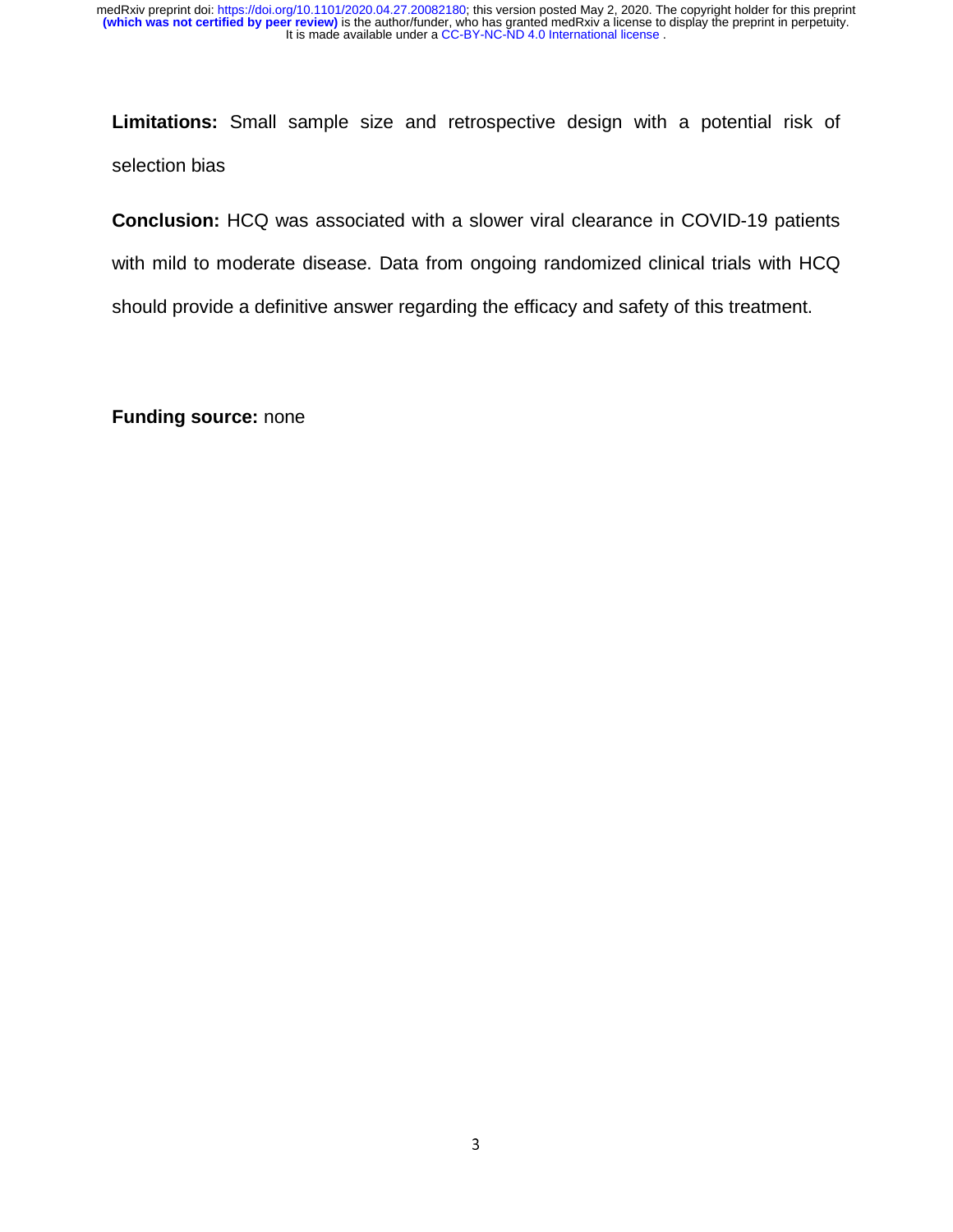### **Introduction**

Since December 2019, a novel coronavirus SARS-CoV-2 emerged in Wuhan city and rapidly spread throughout China [1]. Since then, the virus has extended around the world, crossing the Middle East and North Africa region, to Europe and then currently to North America, which has become the epicenter of the pandemic. As of April 19, 2020, a total of around 2,241,778 confirmed cases have been documented globally, with more than 152,551 deaths worldwide [2].

Therefore, the focus of therapeutic intervention has been to decrease the duration of viral shedding and thus limit the spread of the virus, and slow the progression of the disease. Besides of antiviral drugs, chloroquine and hydroxychloroquine (anti-malarial drugs) have been proposed as potential agents that could reduce the viral load and the transmission of the virus. Chloroquine analogs appear to block viral entry to cells by inhibiting the acidification of endosomes and glycosylation of host receptors [3-5]. Hydroxychloroquine (HCQ) has been demonstrated to be effective in inhibiting SARS-CoV-2 infection in-vitro studies [6,7].

Clinical studies have shown conflicting results. French studies suggested that HCQ, mainly when used with azithromycin, could reduce the viral load and improve the outcome of patients infected with SARS-CoV-2 [8,9]. Based on these results, HCQ has been prescribed off-label widely to improve the evolution of these patients. Even an international Task Force led by the American Thoracic Society suggests HCQ on a case-by-case basis for hospitalized patients with COVID-19 who have evidence of pneumonia [10]. However, the efficacy of HCQ in increasing viral clearance has been challenged in recent studies [11,12]. In addition, HCQ can induce QTc prolongation that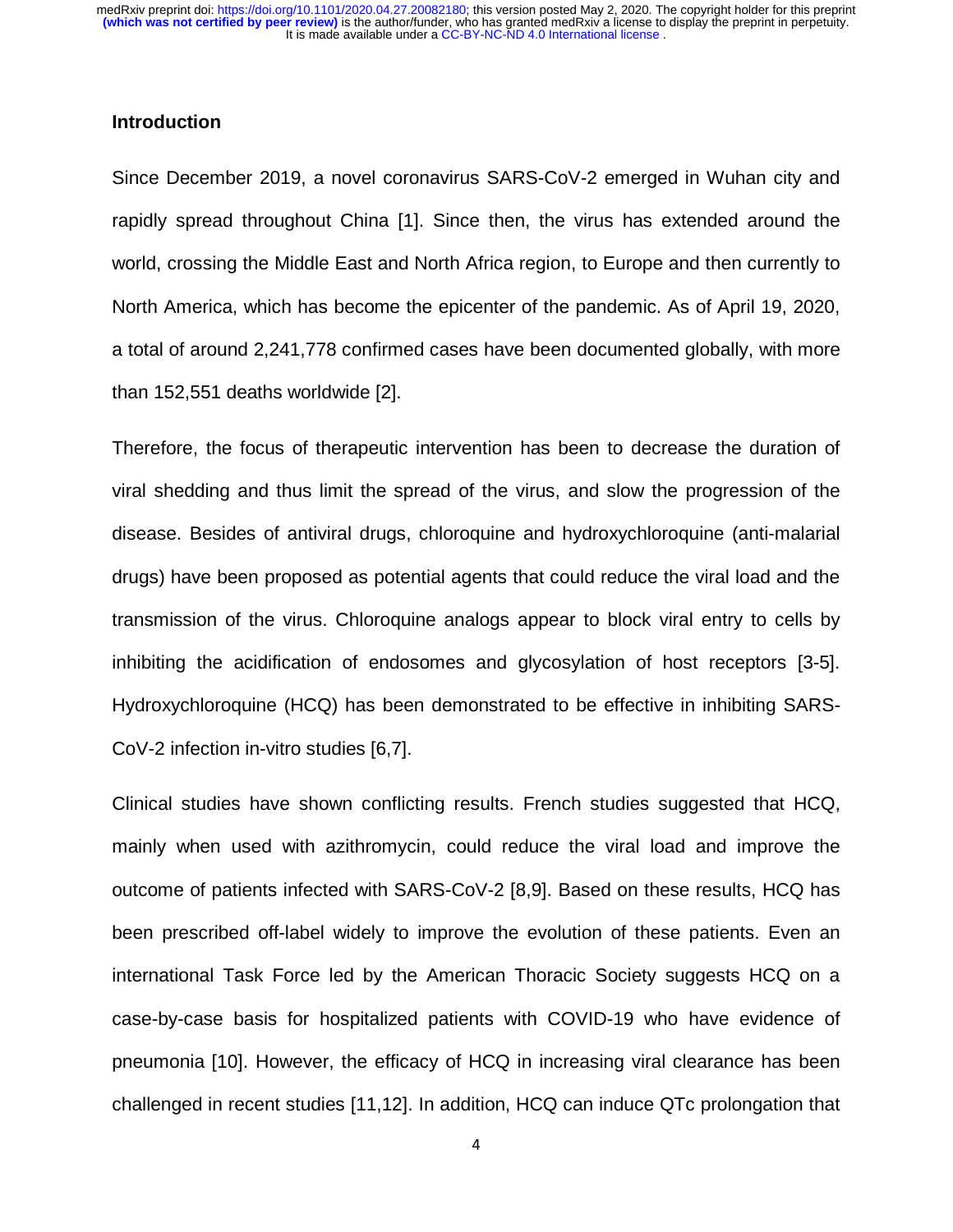could result in potentially severe cardiac dysrhythmia. Thus, this medication should not be used if it is not clinically proven as beneficial, in particular in COVID-19 patients with mild to moderate illness.

The aim of our study was to investigate the efficacy of early use of HCQ in increasing the viral clearance in confirmed hospitalized COVID-19 patients with mild to moderate disease.

### **Materials and methods**

#### *Patients*

This was a retrospective observational study was performed at Cleveland Clinic Abu Dhabi. The institutional Ethics Committee of Cleveland Clinic Abu Dhabi approved the study, and a waiver of informed consent was obtained due to the nature of the retrospective chart review. All consecutive adult patients (≥18 years) admitted to our hospital between March 1 and 25, 2020, with confirmed SARS-CoV-2 infection were included. A confirmed case of SARS-CoV-2 was defined as a positive result of real-time reverse-transcriptase–polymerase-chain-reaction [RT-PCR] assay of a specimen collected on a nasopharyngeal swab according to the WHO guidance [13].

## *Data collection*

Deidentified data form the electronic medical record was collected. We obtained demographic data, information on clinical symptoms at presentation, and laboratory and radiological results during hospitalization. Imaging was reviewed by a specialized radiologist. C-reactive protein, ferritin level, white blood cells, neutrophil, and lymphocytes counts were also collected around day seven or at hospital discharge if the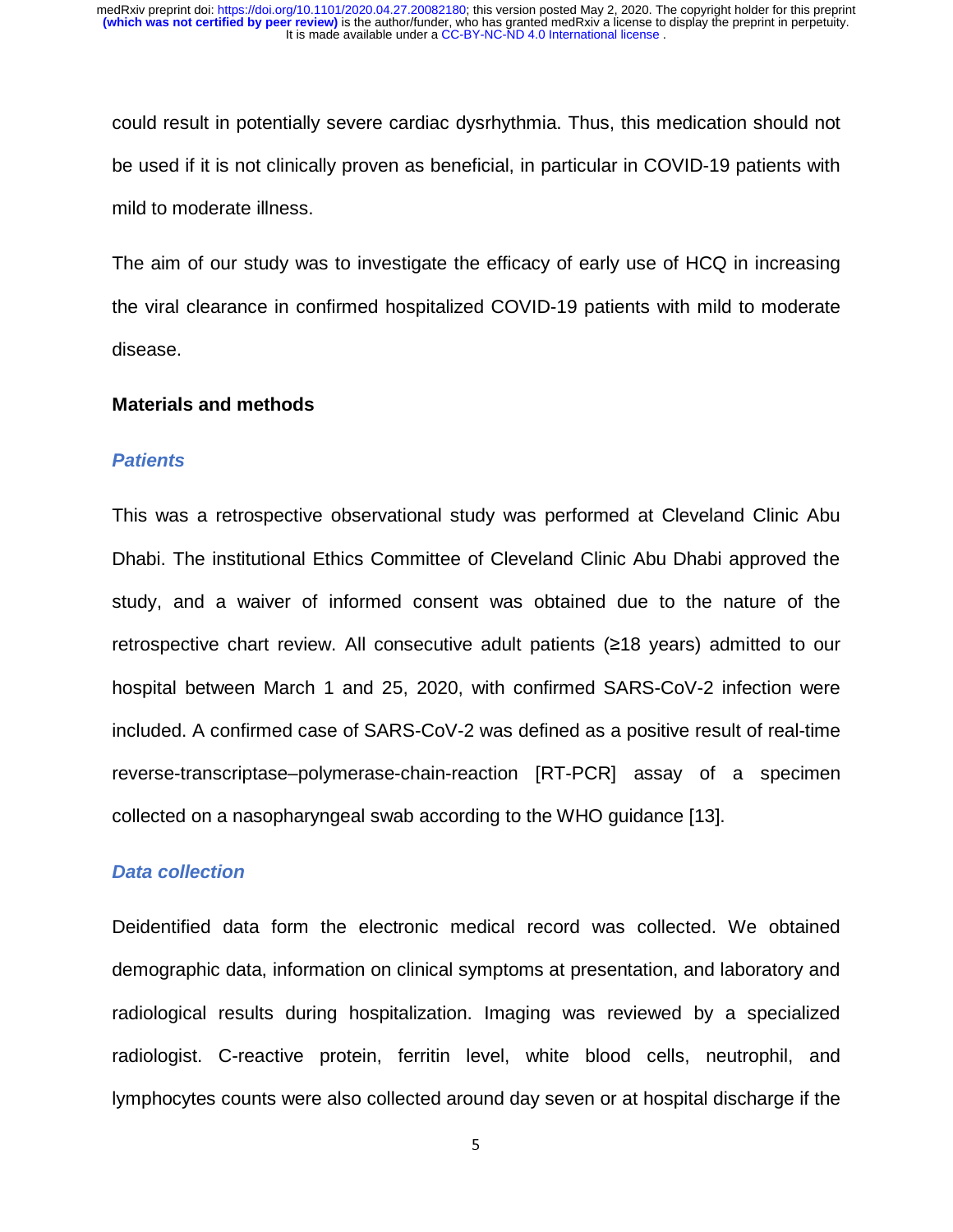latter occurred before. Severe pneumonia was defined as the presence of pneumonia with the need for supplemental oxygen [13]. Time from hospital admission to onset pneumonia was also collected. The use of HCQ and the time from hospital admission to its administration were obtained. According to the hospital protocol, HCQ 400 mg was administered twice daily for 1 day, followed by 400 mg daily for 10 days.

A negative nasopharyngeal swab conversion was defined as a confirmed SARS-CoV-2 case followed by two negative results using RT-PCR assay with samples obtained 24 hours apart. Time to SARS-CoV-2 negativity test, which was our primary outcome, was calculated as the difference between the date of a second confirmed negative result and the date of the first confirmed positive test.

#### *Statistical analyses*

No statistical sample size calculation was performed a priori, and the sample size was equal to the number of patients treated during the study period. Continuous variables are expressed as median and interquartile range (25–75%). Proportions are used as descriptive statistics for categorical variables. Comparisons of values between groups were performed using a Mann–Whitney *U* test. Pairwise comparisons between the different study periods were assessed using Wilcoxon's test. Analyses of discrete data were performed using Fisher's exact test. Simple linear regression analysis was performed to identify variables (HCQ treatment, symptoms, the presence of pneumonia, and oxygen therapy) that were associated with the time to negativity test. Multiple linear regression analysis was used to identify if HCQ was independently associated with the time to negativity test after adjusting for pneumonia or oxygen therapy, and symptoms. A bootstrap method with 1000 sampling with replacement was used to determine the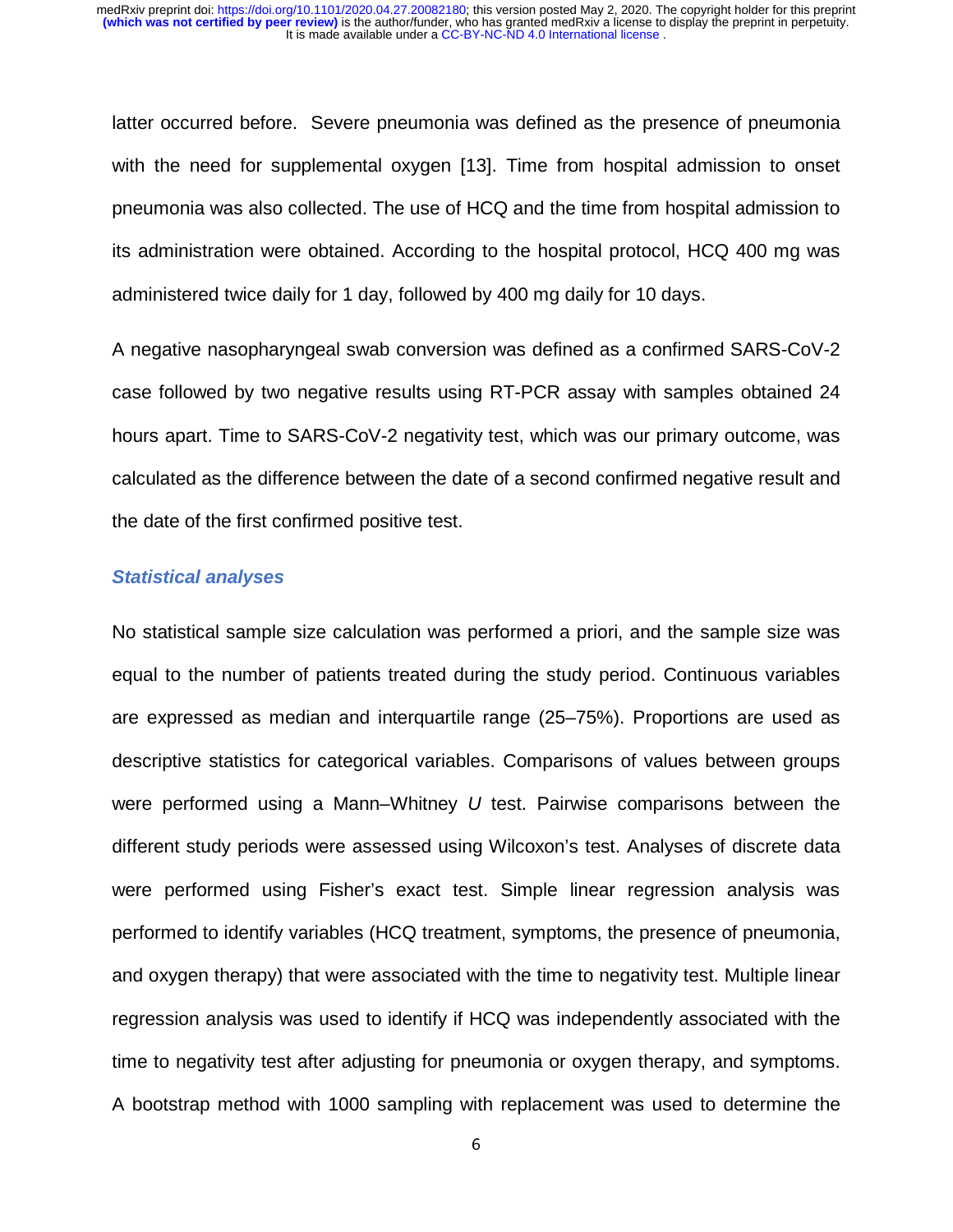95% confidence intervals of regression coefficients parameters by the bias-corrected and accelerated bootstrap method [14].

Statistical analyses were performed using SPSS software version 20.0 (IBM corporation). p <0.05 was considered statistically significant. All reported p values were two-sided.

## **Results**

Thirty-four confirmed COVID-19 patients were enrolled. Among them, only 21 (61.8%) patients received HCQ. The median time from hospital admission to HCQ administration was 0 [0-2] days. The clinical characteristics of the patients are shown in Table 1. The median age was 37 years, and 73.5% were male. Comorbidities were found in 10 cases (29.4%) with essential hypertension being the most common. The median time from onset of symptoms to hospital admission was 4 days. The most common symptom on admission was cough (50%). Fever was present in only 23.5% of patients. Fourteen patients developed pneumonia. Among them, 6 (42.8%) patients required oxygen inhalation with a nasal cannula (2.5 [2.0-4.0] L/min). The median time from hospital admission to pneumonia was 1.0 [0.0-3.0] days (Table 1). No patients were admitted to intensive care unit, required high flow oxygen therapy, non-invasive or invasive mechanical ventilation, and all of them were discharged alive from the hospital.

No significant differences were found in subject characteristics, symptoms rate, laboratory data, pneumonia rate, or oxygen therapy between HCQ and non-HCQ patients except for comorbidities rate and D-dimer levels, which were significantly higher in the non-HCQ group (Table 1). The hospital length of stay was longer in the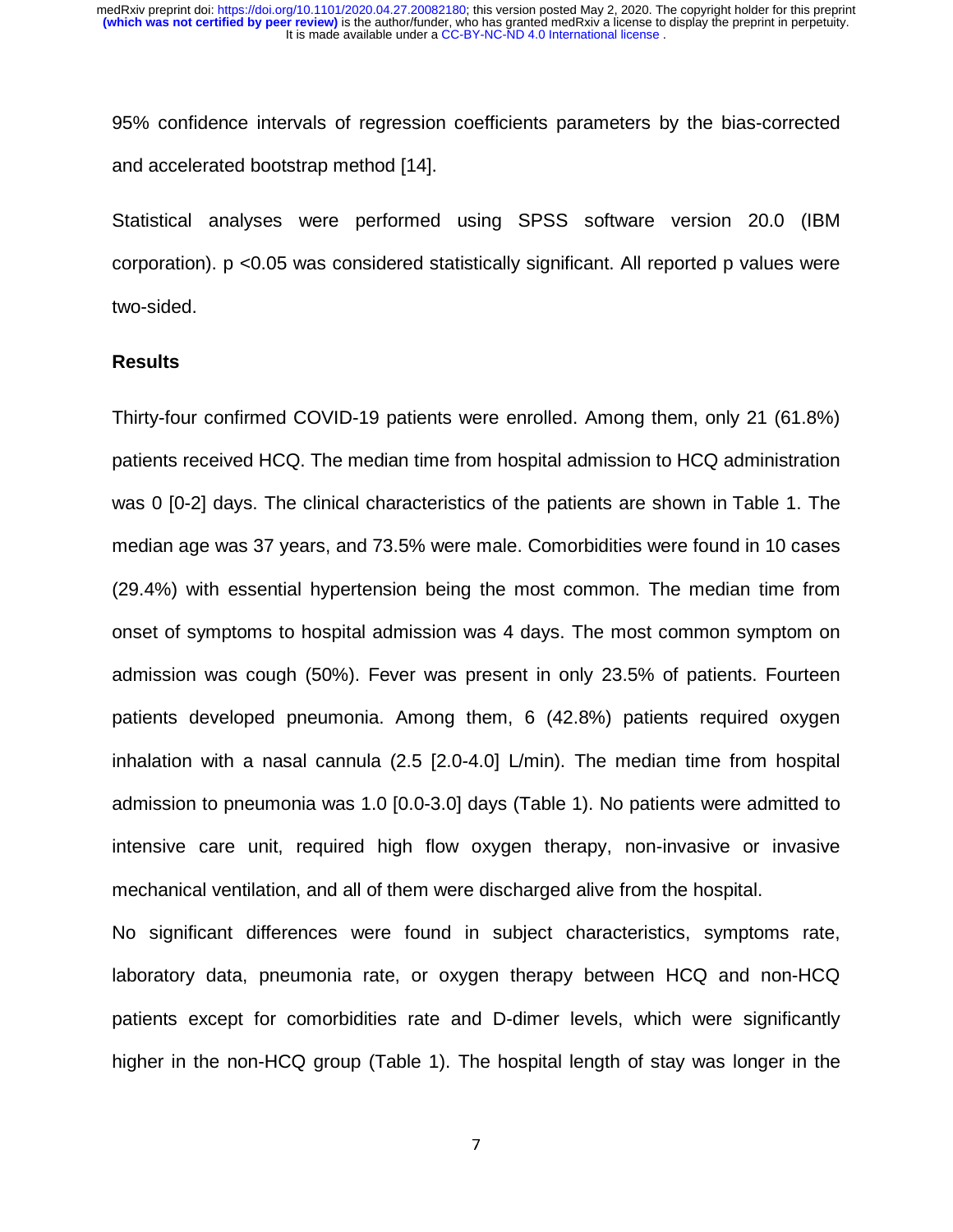HCQ group than in the non-HCQ group, but it did not reach statistical significance (p=0.068, Table 1). HCQ was well tolerated with no observed side effects.

### *Factors associated with time to negativity test*

The time to SARS-CoV-2 negativity test was significantly longer in patients who received HCQ compared to those who did not receive the treatment (17 [13-21] vs. 10 [4-13] days, p=0.023, Figure 1). The time to negativity test was not significantly different between patients with symptoms and without symptoms (14 [7-21] vs. 15 [4-21] days, respectively, p=1.00), patients who had pneumonia and those who had not (16 [12-21] vs. 13 [4-20] days, respectively, p=0.22), and patients who required oxygen therapy and those who did not  $(14 [9.2-21] \text{ vs. } 14 [4.5-21] \text{ days}$ , respectively, p=0.84).

Table 2 shows the results of the simple linear and multivariable regression analyses. No variables were significantly associated with the time to negativity test except for HCQ treatment in the simple regression analysis. After adjusting for these potential confounders: symptoms and pneumonia (Table 2) or symptoms and oxygen therapy (Table 1S), HCQ treatment was independently associated with a longer time to negativity test. For the reason of collinearity between oxygen therapy and pneumonia (p<0.001), these variables were not included together in the same multivariable model.

On day 14, only 11 patients among the 23 patients treated with HCQ had their SARS-CoV-2 tests turned negative compared to 10 patients among the 11 patients who did not receive HCQ treatment (47.8% vs. 90.9%, respectively, p=0.016).

*Effects of HCQ treatment on the time course of inflammatory markers*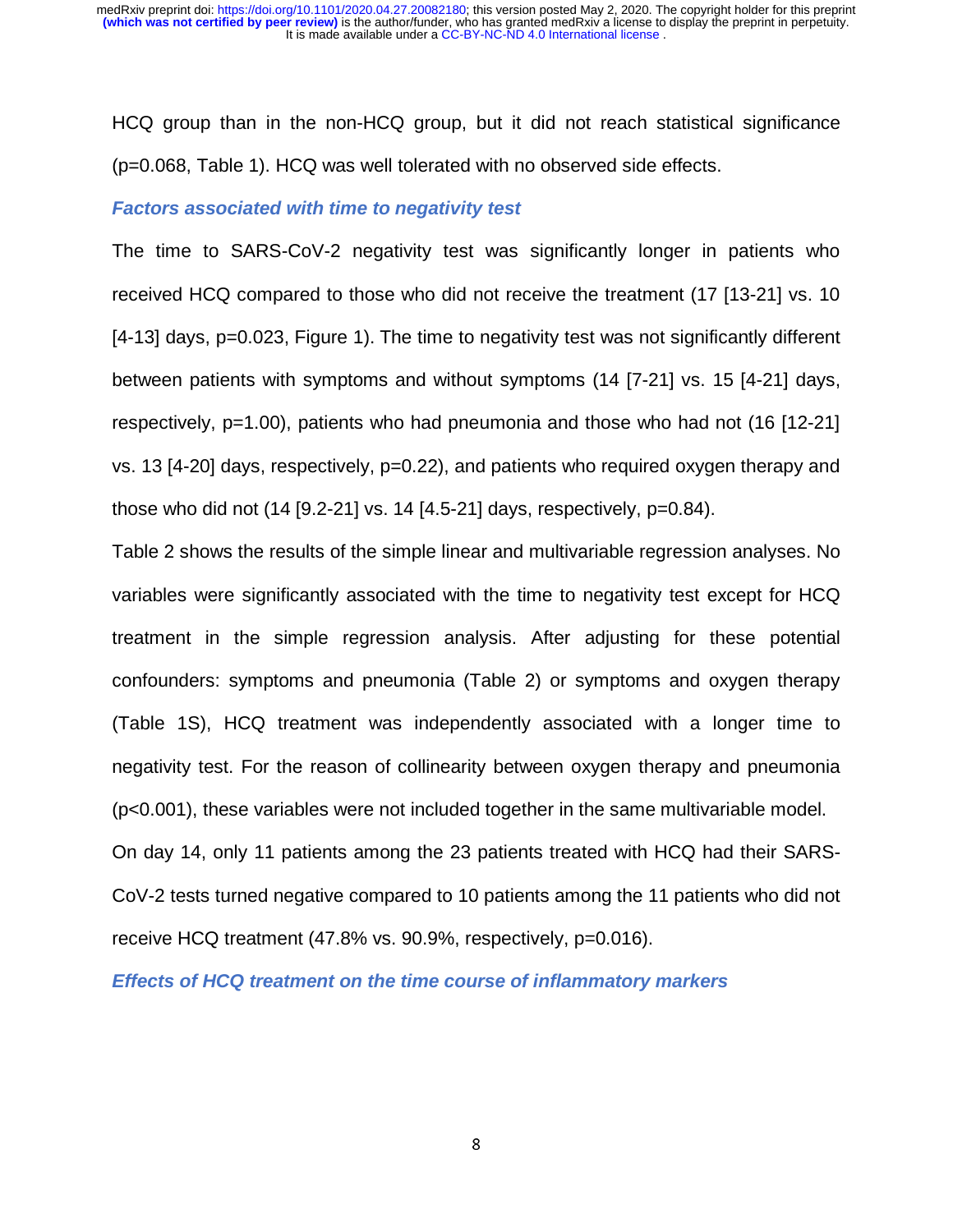Table 3 shows that leucocytes counts, lymphocytes counts, lymphopenia rate, Creactive protein, and ferritin did not significantly change between hospital admission and day seven or hospital discharge in the HCQ group nor the non-HCQ group.

## **Discussion**

The main findings of our study can be summarized as follows: (1) HCQ treatment was independently associated with a longer time to SARS-CoV-2 test negativity; (2) At day 14, virologic clearance was significantly higher in patients who did not receive HCQ; (3) HCQ treatment did not result in improvement of inflammatory markers or lymphopenia rate (Table 3).

HCQ has been widely used in the prevention and treatment of malaria and the treatment of chronic inflammatory diseases [15,16]. In-vitro studies have demonstrated that HCQ exhibits a non-specific antiviral activity and can block SARS-CoV-2 entry to cells through inhibiting the acidification of endosomes, which prevents membrane fusion and endocytosis of the viral envelop [6,7]. In a recent open-label nonrandomized study of 36 patients [8], Gautret et al. reported improved virologic clearance with HCQ compared to control patients receiving standard supportive care. Virologic clearance, measured by nasopharyngeal swabs, at day 6 was 57% (8/14) for patients who received HCQ monotherapy for 10 days compared to 12.5% (2/16) for patients who did not receive HCQ. In a recent study [9], the same authors, in a cohort of 80 confirmed COVID-19 patients with mild illness, observed that the combination of HCQ and azithromycin for 10 days resulted in reduced nasopharyngeal viral load (83% and 93%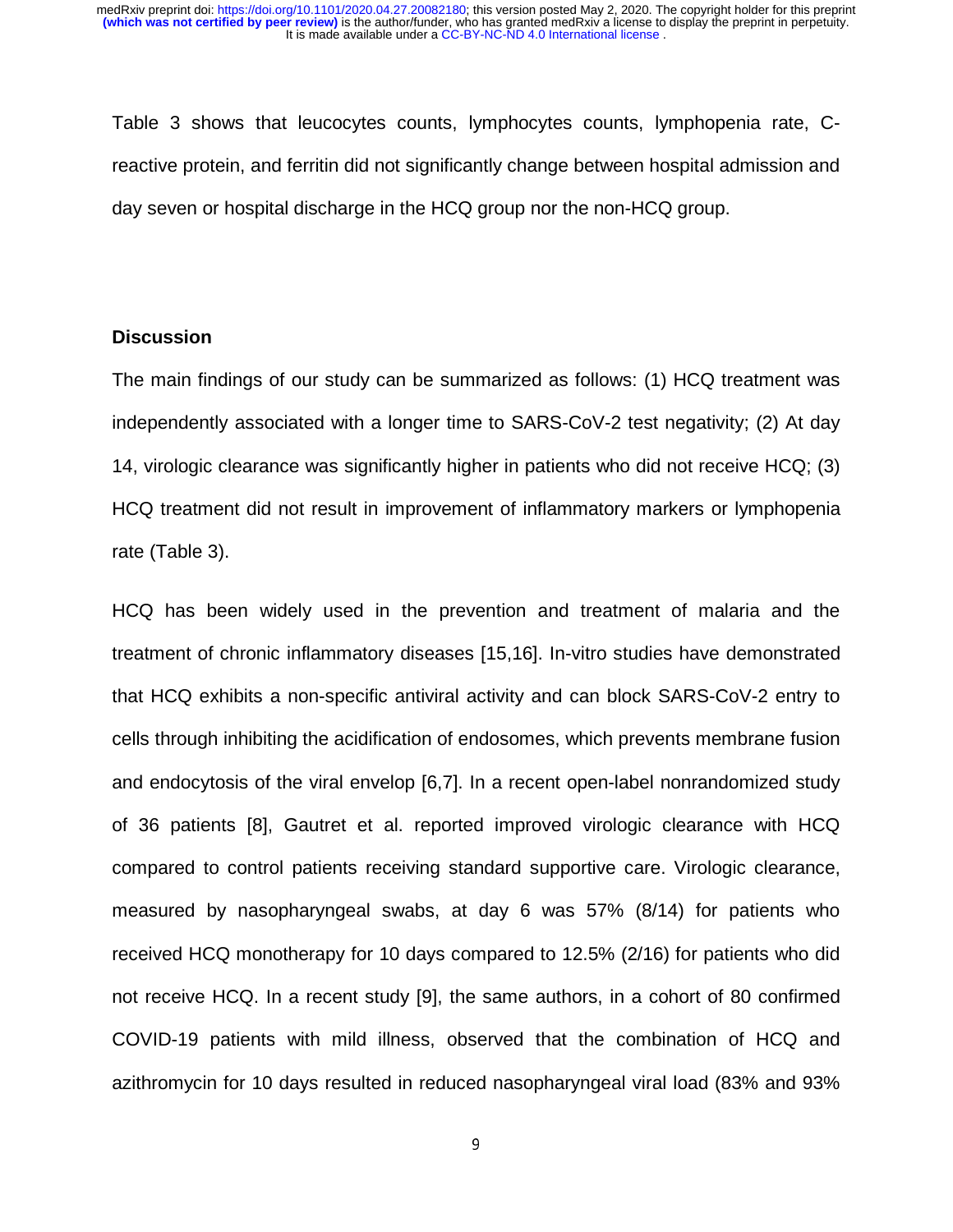tested negative on days 7 and 8, respectively). Our findings stand in contrast with those reported by Gautret et al. [8,9] and cast doubt about the strong antiviral efficacy of HCQ. Indeed, we observed that HCQ was independently associated with a longer time for a positive nasopharyngeal swab to turn negative after adjustment for potential confounders (Table 2 and 1S), suggesting a slower viral clearance. Furthermore, a significantly higher percentage of our patients who did not receive HCQ tested negative on day 14 compared with those who received HCQ (90.9% vs. 47.8%, respectively). The studies reported by Gautret et al. [8,9] had major limitations. In the first study [8], 6 (23%) patients in the HCQ group were removed from the analysis due to early cessation of treatment resulting from critical illness (transfer to ICU) or intolerance of the drugs. Also, no safety or clinical outcome was reported. The second study [9] had no control arm. Our findings are partly in line with other studies that found no effects of HCQ on viral clearance [11,12,17]. In a prospective study of 30 COVID-19 patients [11], the authors randomized patients to HCQ (400 mg daily for 5 days) and standard of care or standard care alone. They found no significant difference in the rate of virologic clearance at day 7 between patients with or without HCQ treatment (86.7% vs. 93.3%, respectively), and no difference in clinical outcomes. Molina et al. [17], in patients who received HCQ for 10 days and azithromycin for 5 days, found that 80% (8/10) of them were still positive for SARS-CoV-2 in nasopharyngeal swabs 5 to 6 days after treatment initiation. In a recent multicenter, open-label randomized trial (preprint published) [12], 75 patients were assigned to HCQ (for 2 to 3 weeks) plus standard of care, and 75 patients were assigned to standard of care alone (control group). The authors found that the overall 28-day conversion rate (primary outcome) was not significantly different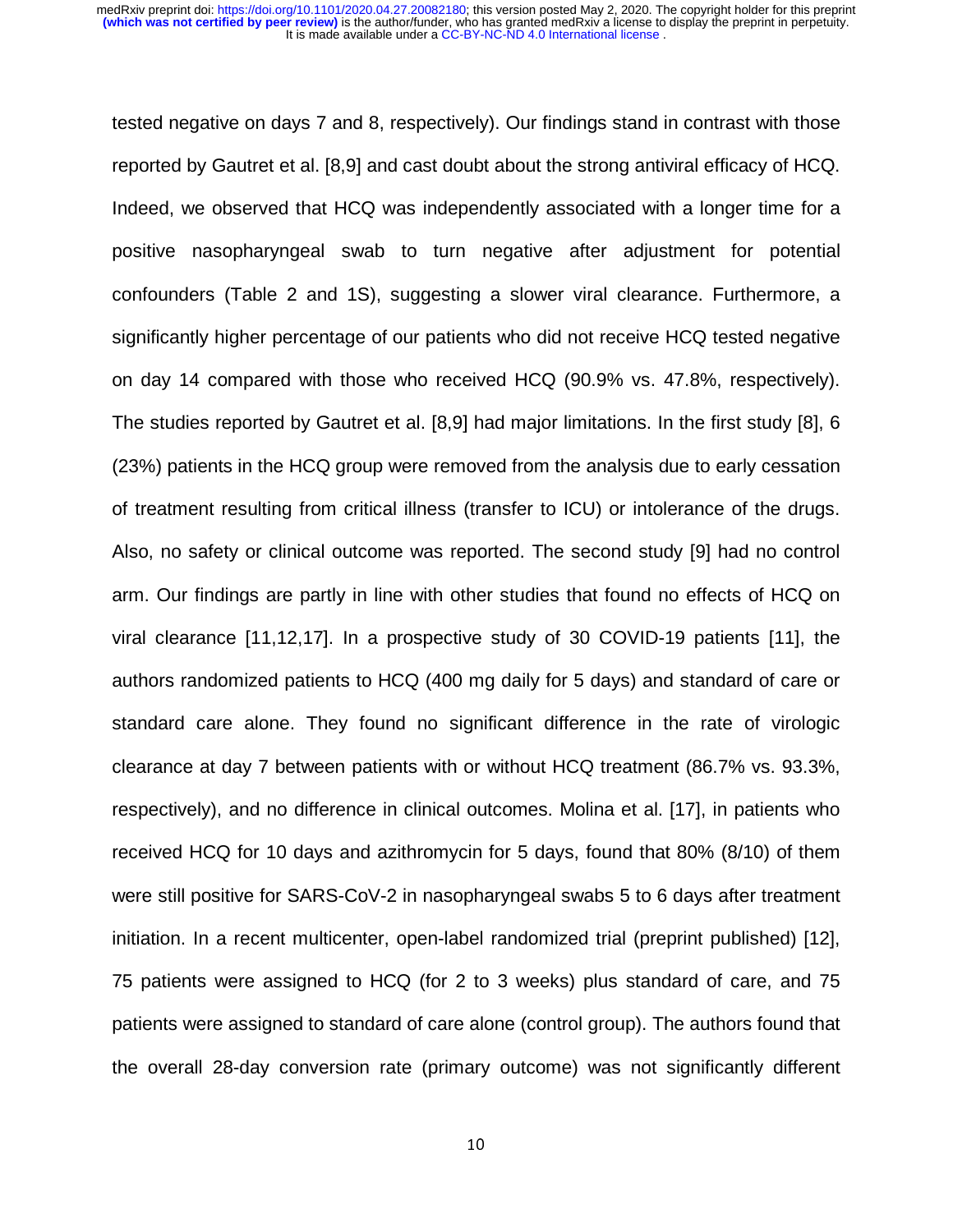between the two groups (85.4% for HCQ group vs. 81.3% for control group). Also, the time to SARS-CoV-2 negativity test was not significantly different between HCQ and control groups (median 8 vs. 7 days, respectively).

Our study is the first to report a slower viral clearance with HCQ use in COVID-19 patients. Although there are no animal studies of chloroquine/HCQ in SARS-Cov-2 infection, data from other viral infections sometimes showed a deleterious effect on viral replication [18-20]. Chloroquine was shown to enhance alphavirus replication in various animal models [19,20] most probably because of the immune modulation and the antiinflammatory effects of chloroquine in vivo [21]. Also, in a prophylactic study in a nonhuman primate model of chikungunya virus infection [18], chloroquine was shown to delay the cellular immune response, resulting in slower viral clearance. Furthermore, in a randomized, double-blind, placebo-controlled trial performed in 83 asymptomatic HIV patients [22], the use of HCQ compared with placebo resulted in a greater decline in CD4 cell count and increased viral load. Thus, it might be possible that the immunomodulatory effect of HCQ occasioned a slower clearance of the SARS-CoV-19 virus in our patients. However, this finding needs to be confirmed in further studies.

It has been reported that HCQ inhibits SARS-CoV-2 activity in-vitro with a half-maximal effective concentration (EC<sub>50</sub>) ranging from 4.5  $\mu$ M to 17  $\mu$ M [7], or 1507.5  $\mu$ g/L to 5695 µg/L since the molar mass of HCQ is around 335 g/mole. Considering the blood volume of distribution of HCQ of 47257 Liters [16], 71240 mg of HCQ would be needed to be given (356 tablets of HCQ 200 mg!) to achieve an  $EC_{50}$  of 4.5  $\mu$ M (1507.5  $\mu$ g/L). Thus, it is unlikely that a standard dosing regimen of HCQ used in clinical practice would be able to inhibit viral activity in COVID-19 patients.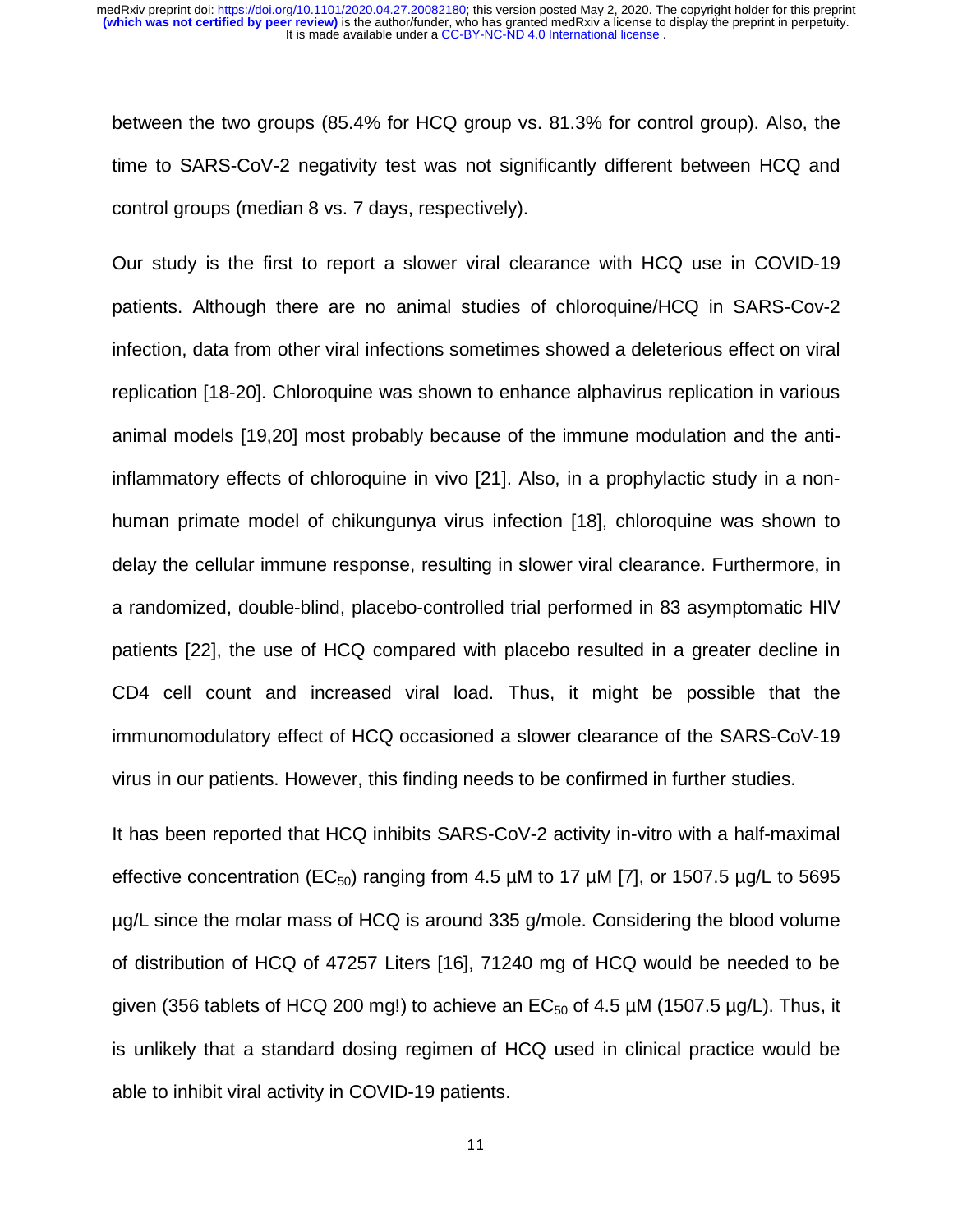The use of HCQ did not result in the improvement of inflammatory parameters or the lymphopenia rate within seven days of admission. This might be explained by the low inflammatory reaction in our patients on admission suggestive of mild illness severity. Tang et al. [12] observed a significant decline in C-reactive protein levels in patients treated with HCQ. However, in their study, HCQ was given at much higher doses (1200 mg daily for 3 days, followed by 800 mg daily) than in our study. Even with such high dosing regimen, HCQ was not able to significantly increase the lymphocyte count [12].

HCQ use was well tolerated in our patients; we did not observe any side effects. This might be attributed to the low dosing regimen used in our study (400mg daily).

 We acknowledge several limitations to our study, including small sample size and those inherent to retrospective designs. However, baseline patients' characteristics and laboratory data were well balanced between HCQ and non-HCQ groups. Despite multivariable analysis and adjustment for potential confounders, we cannot rule out bias selection or residual confounding. We included patients with mild to moderate illness. Thus, our results cannot be applied to COVID-19 patients with severe disease.

#### **Conclusions**

Despite a reported antiviral activity against SARS-CoV-2, we found that HCQ was associated with a slower viral clearance in COVID-19 patients with mild to moderate disease. Data from ongoing randomized clinical trials with HCQ should provide a definitive answer regarding the efficacy and safety of this treatment. Until then, the findings of our study suggest caution in using HCQ in hospitalized COVID-19 patients with mild to moderate illness.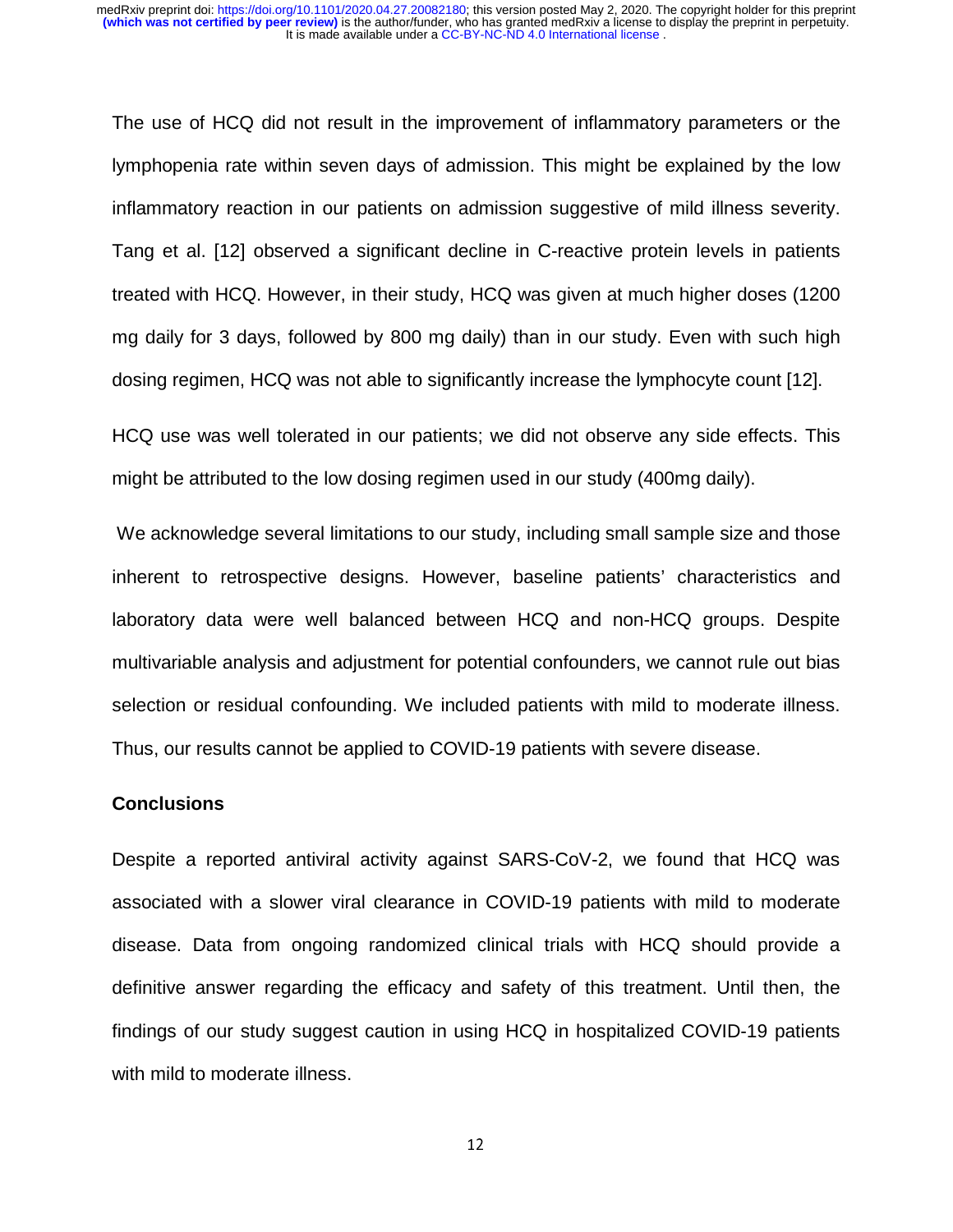**Author contributions:** Mallat had full access to all of the data in the study and takes

responsibility for the integrity of the data and the accuracy of the data analysis.

*Concept and design:* Mallat, Hamed.

*Acquisition, analysis, or interpretation of data:* Mallat, Hamed, Bonilla, Balkis, Mooty,

Mohamed, Malik, Nusair.

*Drafting of the manuscript:* Mallat

*Critical revision of the manuscript for important intellectual content:* Mallat, Hamed, Bonilla, Balkis, Mooty, Mohamed, Malik, Nusair.

*Statistical analysis:* Mallat.

**Conflict of Interest Disclosures:** None reported.

## **References**

- 1. Wu Z, McGoogan JM. Characteristics of and important lessons from the coronavirus disease 2019 (COVID-19) outbreak in China: summary of a report of 72 314 cases from the Chinese Center for Disease Control and Prevention. *JAMA*. Published online February 24, 2020.
- 2. World Health Organization. Coronavirus disease 2019 (COVID-19): situation report 90. Published March April 19, 2020. Accessed April 20, 2020. https://www.who.int/docs/default-source/coronaviruse/situationreports/20200419-sitrep-90-covid-19.pdf?sfvrsn=551d47fd\_4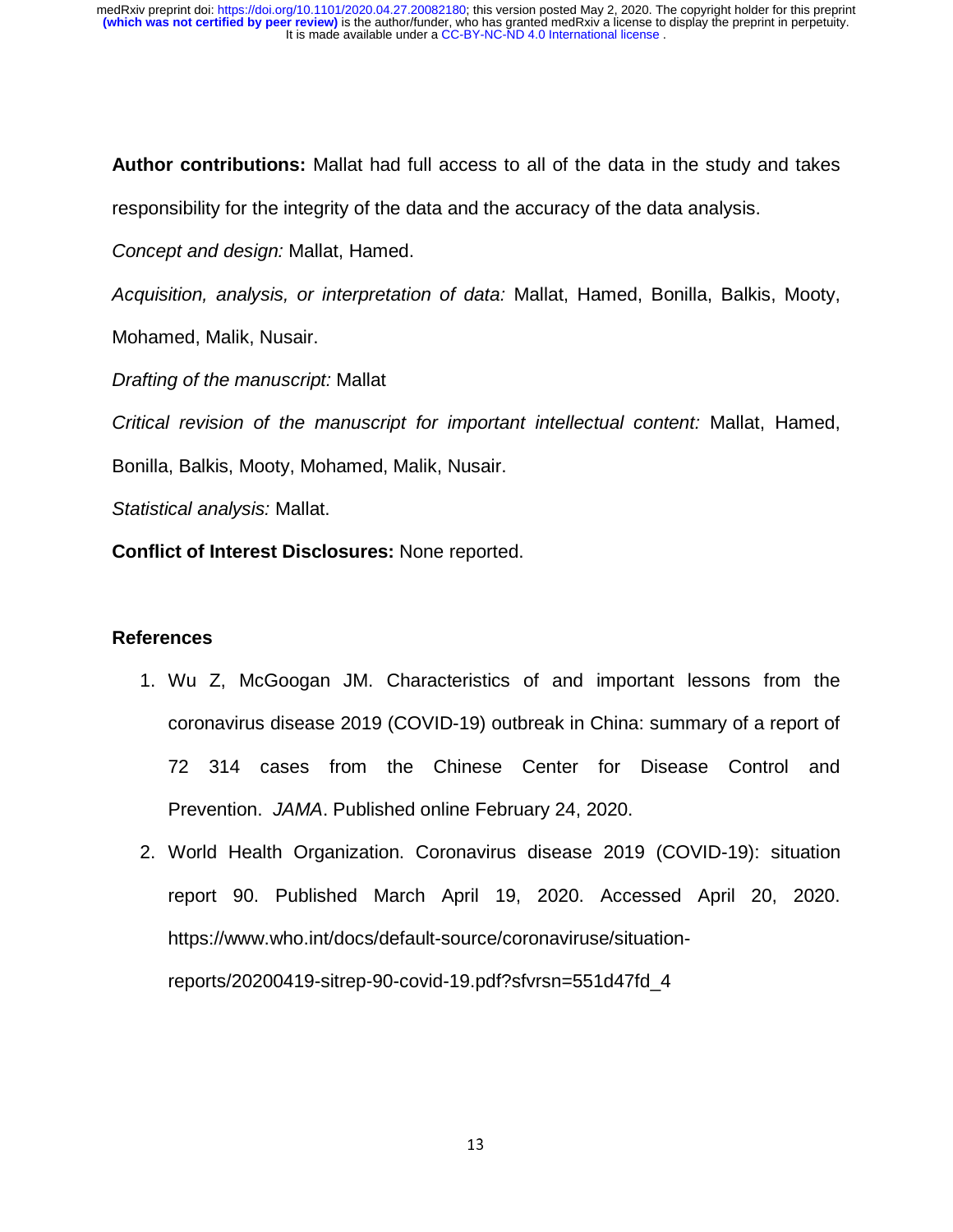- 3. Al-Bari MAA. Targeting endosomal acidification by chloroquine analogs as a promising strategy for the treatment of emerging viral diseases. *Pharmacol Res Perspect*. 2017;5(1): e00293.
- 4. Zhou D, Dai SM, Tong Q. COVID-19: a recommendation to examine the effect of hydroxychloroquine in preventing infection and progression. [published online March 20, 2020]. *J Antimicrob Chemother*. 2020; dkaa114.
- 5. Devaux CA, Rolain JM, Colson P, et al. New insights on the antiviral effects of chloroquine against coronavirus: what to expect for COVID-19? *Int J Antimicrob Agents*. Published online March 11, 2020.
- 6. Yao X, Ye F, Zhang M, et al. In vitro antiviral activity and projection of optimized dosing design of hydroxychloroquine for the treatment of severe acute respiratory syndrome coronavirus 2 (SARS-CoV-2). *Clin Infect Dis* 2020; published online March 9.
- 7. Liu J, Cao R, Xu M, et al. Hydroxychloroquine, a less toxic derivative of chloroquine, is effective in inhibiting SARS-CoV-2 infection in vitro. *Cell Discov*  2020; **6:** 16.
- 8. Gautret P, Lagier JC, Parola P, et al. Hydroxychloroquine and azithromycin as a treatment of COVID-19: results of an open-label non-randomized clinical trial. *Int J Antimicrob Agents* 2020; published online March 20.
- 9. Gautret P, Lagier JC, Parola P, et al. Clinical and microbiological effect of a combination of hydroxychloroquine and azithromycin in 80 COVID-19 patients with at least a six-day follow up: an observational study. Travel Med Infect Dis. 2020 Apr 11:101663.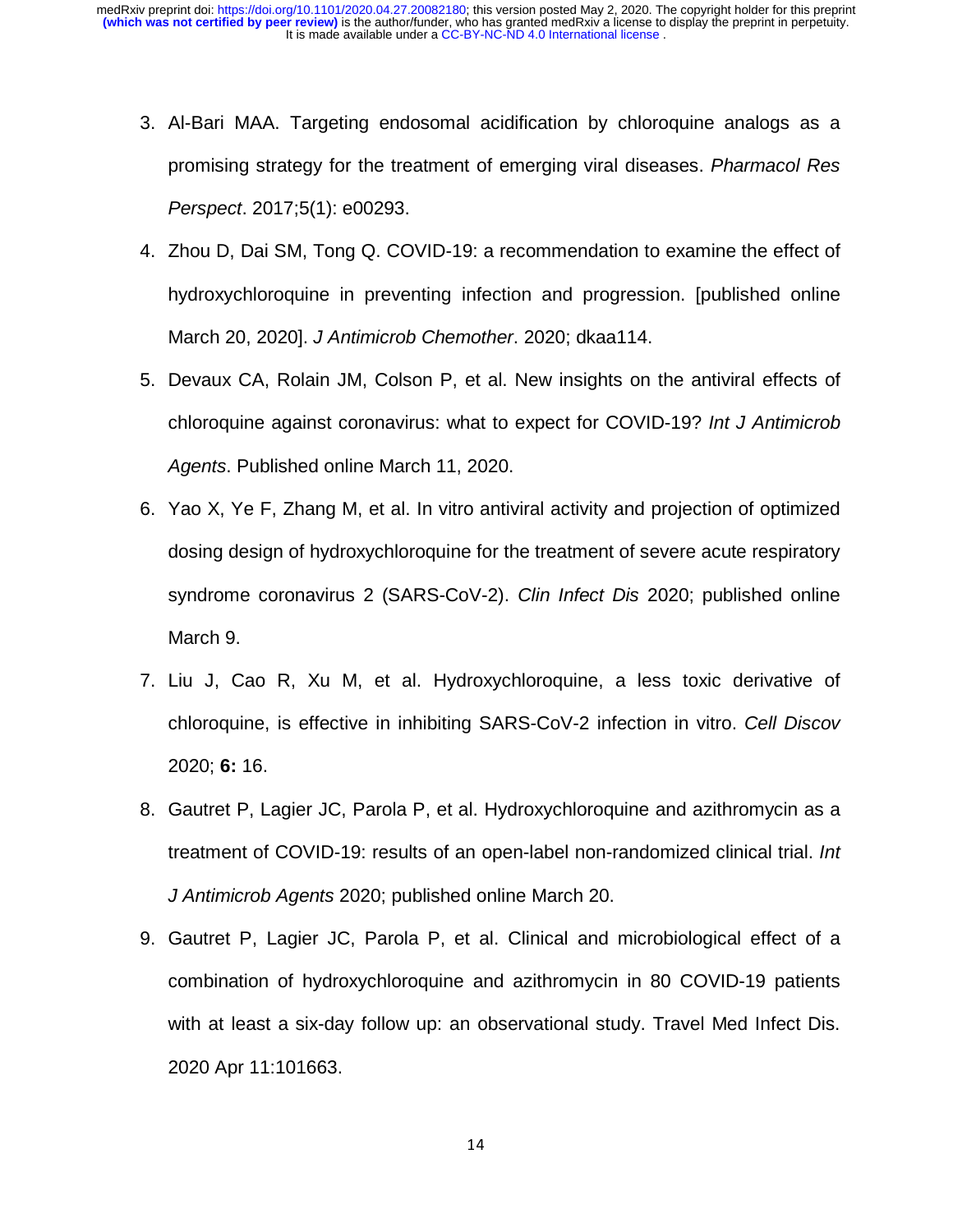- 10. Wilson KC, Chotirmall SH, Bai C, et al. COVID-19: Interim Guidance on ‐19: Interim Guidance on Management Pending Empirical Evidence. From an American Thoracic Society‐led International Task Force. https://www.thoracic.org/covid/covid-19 guidance.pdf.
- 11. Chen J, Liu D, Liu L, et al. A pilot study of hydroxychloroquine in treatment of patients with common coronavirus disease-19 (COVID-19). *J Zhejiang Univ (Med Sci)*. Published online March 6, 2020.
- 12. Tang W, Cao Z, Han M, et al. Hydroxychloroquine in patients with COVID-19: an open-label, randomized, controlled trial. *medRxiv* 2020; published online April 14, 2020. doi.org/10.1101/2020.04.10.20060558 (preprint).
- 13. WHO. Clinical management of severe acute respiratory infection when novel coronavirus (nCoV) infection is suspected: interim guidance, 13 March 2020. Published March 13, 2020. Accessed April 2, 2020. https://www.who.int/publications-detail/clinical-management-of-severe-acuterespiratory-infection-when-novel-coronavirus-(ncov)-infection-is-suspected.
- 14. Efron B, Tibshirani RJ. Better confidence intervals. In: An Introduction to the Bootstrap. Chapman& Hall/CRC, 1994; 178–201.
- 15. Ponticelli C, Moroni G. Hydroxychloroquine in systemic lupus erythematosus (SLE). Expert Opin Drug Saf. 2017;16(3):411–9.
- 16. Schrezenmeier E, Dorner T. Mechanisms of action of hydroxychloroquine and chloroquine: implications for rheumatology. Nat Rev Rheumatol. 2020;16(3):155– 66.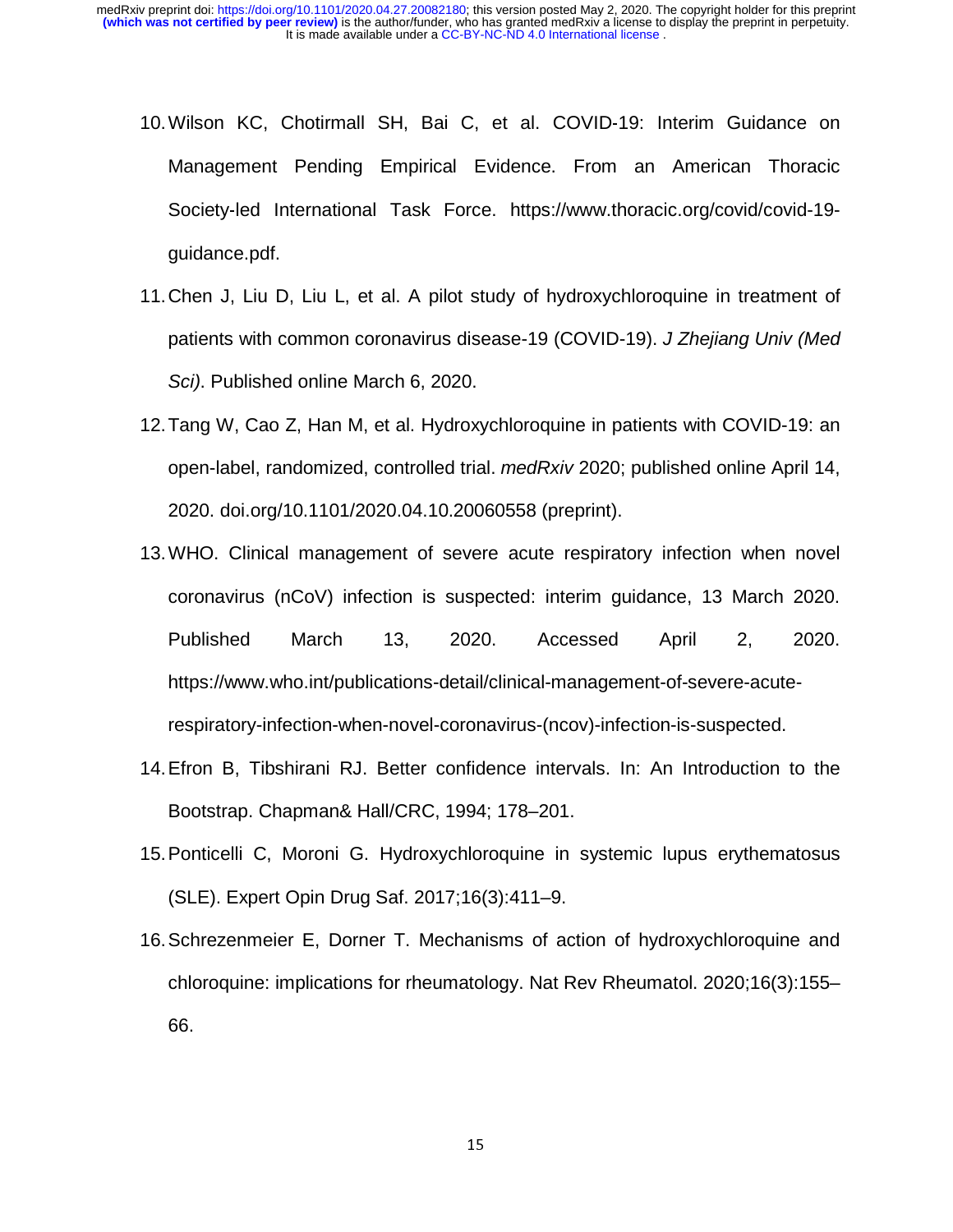- 17. Molina JM, Delaugerre C, Le Goff J, et al. No evidence of rapid antiviral clearance or clinical benefit with the combination of hydroxychloroquine and azithromycin in patients with severe COVID-19 infection. *Med Mal Infect* 2020; published online March 30.
- 18. Roques P, Thiberville SD, Dupuis-Maguiraga L et al. Paradoxical effect of chloroquine treatment in enhancing Chikungunya virus infection. Viruses, 2018:10:268.
- 19. Maheshwari R.K., Srikantan V., Bhartiya D. Chloroquine enhances replication of Semliki Forest virus and encephalomyocarditis virus in mice. J. Virol. 1991; 65:992–995.
- 20. Seth P., Mani H., Singh A.K., et al. Acceleration of viral replication and upregulation of cytokine levels by antimalarials: implications in malaria-endemic areas. Am. J. Trop. Med. Hyg. 1999; 61:180–186.
- 21. Touret F, de Lamballerie X. Of Chloroquine and COVID-19. Antiviral Res. 2020 May; 177:104762.
- 22. Paton NI, Goodall RL, Dunn DT, et al. Effects of hydroxychloroquine on immune activation and disease progression among HIV-infected patients not receiving antiretroviral therapy: a randomized controlled trial. JAMA. 2012;308 (4):353-61.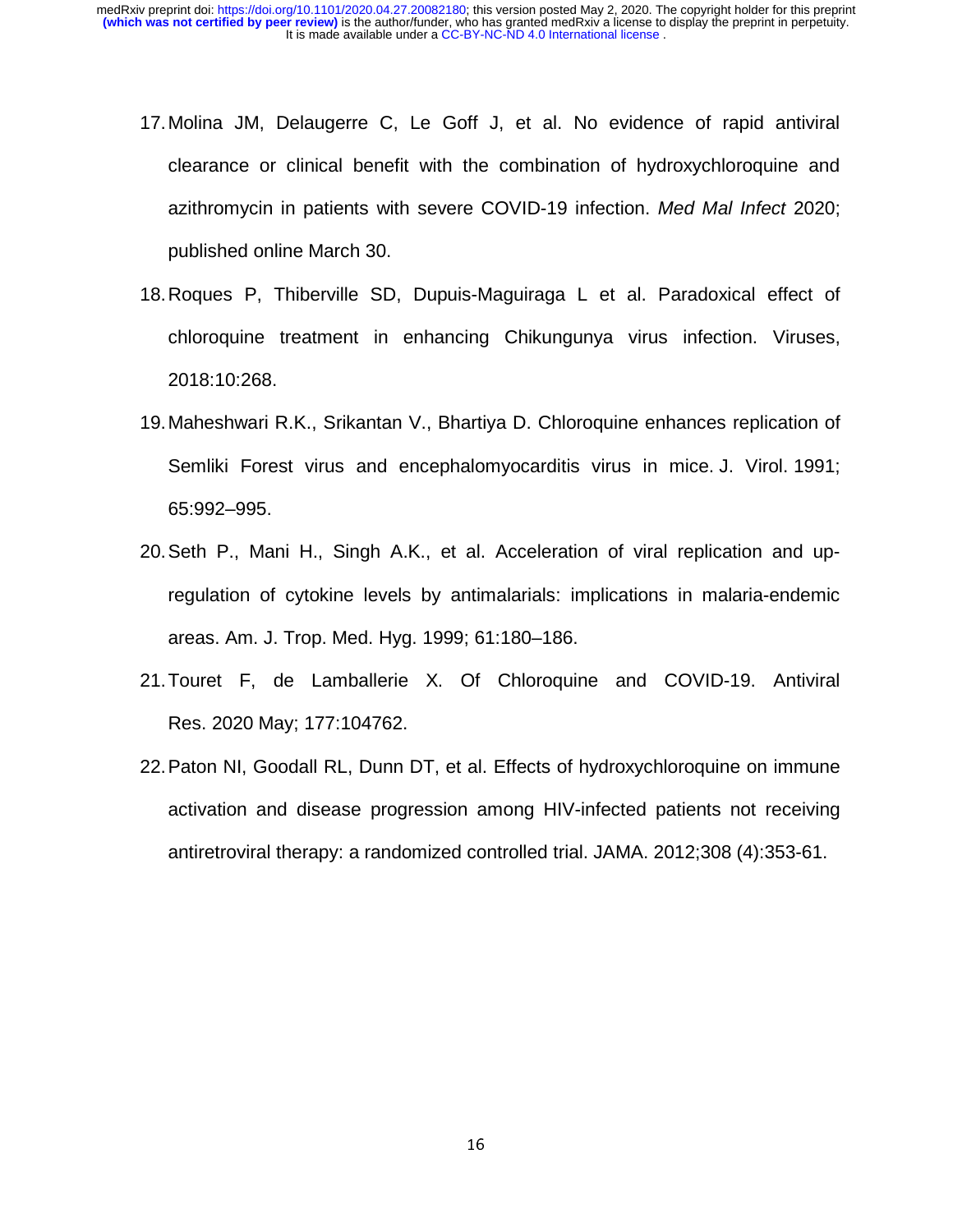**Figure 1:** Time to SARS-CoV-2 negativity test is increased in hydroxychloroquine patients compared with patients who did not receive hydroxychloroquine. The median time to negativity test was 17 [13-21] days for hydroxychloroquine group and 10 [4-13] days for non-hydroxychloroquine group, **\*** p=0.023.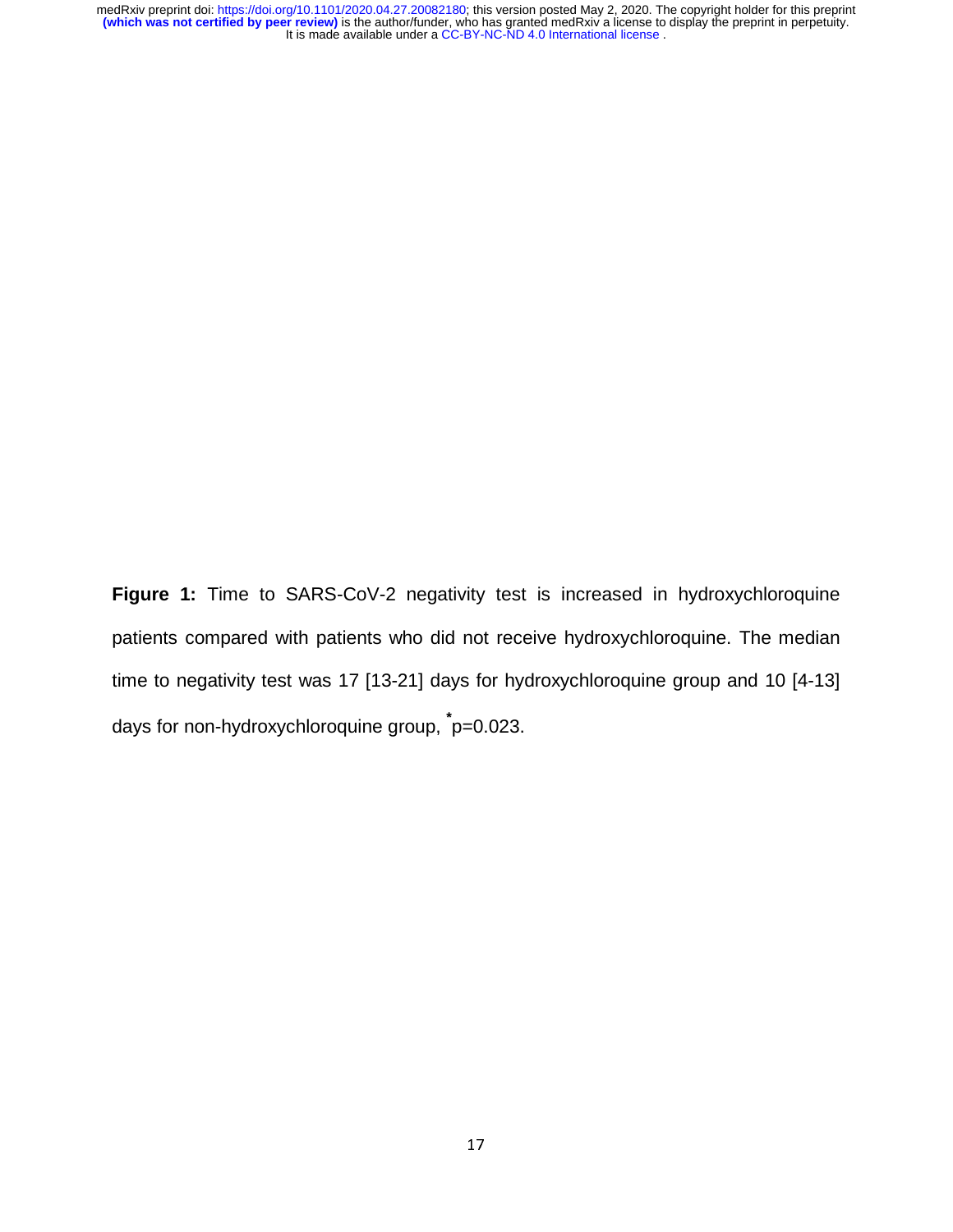**Table 1.** Comparisons of baseline characteristics and laboratory data between HCQ and non-HCQ groups

| <b>Variables</b>                                  | <b>All patients</b> | <b>HCQ</b>       | <b>Non-HCQ</b>   | p-    |
|---------------------------------------------------|---------------------|------------------|------------------|-------|
|                                                   | $(n=34)$            | $(n=23)$         | $(n=11)$         | value |
| Age (years)                                       | 37 [31-48]          | 33 [31-48]       | 41 [30-55]       | 0.64  |
| Male, n (%)                                       | 25 (73.5)           | 17 (73.9)        | 8(72.7)          | 1.00  |
| Weight (kg)                                       | 73 [65-83.]         | 73 [64-82]       | 75 [65-92]       | 0.36  |
| BMI ( $kg/m2$ )                                   | 24.4 [22.7-27.5]    | 24.2 [21.2-26.6] | 24.9 [23.5-30.6] | 0.38  |
| Patients with comorbidities, n (%)                | 10(29.4)            | 4(17.4)          | 6(54.5)          | 0.045 |
| Comorbidities distribution, n (%)                 |                     |                  |                  |       |
| <b>Asthma</b>                                     | 3(8.8)              | 2(8.7)           | 1(9.1)           |       |
| <b>Diabetes</b>                                   | 2(5.9)              | 0(0)             | 2(18.2)          |       |
| <b>Hypertension</b>                               | 5(14.7)             | 0(0)             | 5(45.5)          |       |
| <b>Malignancy</b>                                 | 3(8.8)              | 2(8.7)           | 1(9.1)           |       |
| <b>Chronic heart failure</b>                      | 1(2.9)              | 0(0)             | 1(9.1)           |       |
| <b>Chronic kidney disease</b>                     | 1(2.9)              | 0(0)             | 1(9.1)           |       |
| Immunosuppressive treatment                       | 1(2.9)              | 1(4.3)           | 0(0)             |       |
| <b>Current tobacco smoker</b>                     | 3(8.8)              | 1(4.3)           | 2(18.2)          |       |
| Non-steroidal anti-inflammatory treatment         | 4(11.8)             | 3(13)            | 1(9.1)           | 1.00  |
| Patients with symptoms on admission, n (%)        | 19 (55.9)           | 12(52.2)         | 7(63.6)          | 0.71  |
| Duration of symptoms before admission (day)       | 4.0 [2.0-7.0]       | 4.0 [2.0-7.0]    | 4.5 [1.2-6.5]    | 0.65  |
| Symptoms distributions on admission, n (%)        |                     |                  |                  |       |
| Fever <sup>#</sup>                                | 8(23.5)             | 6(26.1)          | 2(18.2)          |       |
| Cough                                             | 17 (50)             | 10(43.5)         | 7(63.6)          |       |
| <b>Sore throat</b>                                | 6(17.6)             | 5(21.7)          | 1(9.1)           |       |
| Rhinorrhea                                        | 5(14.7)             | 4(17.4)          | 1(9.1)           |       |
| <b>Nasal congestion</b>                           | 10 (29.4)           | 7(30.4)          | 3(27.3)          |       |
| Shortness of breath                               | 6(17.6)             | 4(17.4)          | 2(18.2)          |       |
| <b>Chest tightness</b>                            | 5(14.7)             | 3(13.0)          | 2(18.2)          |       |
| <b>Headache</b>                                   | 4(11.8)             | 1(4.3)           | 3(27.3)          |       |
| <b>Fatigue</b>                                    | 14 (14.2)           | 8(34.8)          | 6(54.5)          |       |
| <b>Myalgia</b>                                    | 8(23.5)             | 6(26.1)          | 2(18.2)          |       |
| <b>Diarrhea</b>                                   | 4(11.8)             | 1(4.3)           | 3(27.3)          |       |
| Dysgeusia and anosmia                             | 4/13(30.8)          | 4/11(36.4)       | 0/2(0)           |       |
| Highest temperature (°C)                          | 37.0 [36.9-37.4]    | 37.0 [36.9-37.4] | 37.0 [36.37.2]   | 0.77  |
| Highest heart rate (beats/min)                    | 87 [78-95]          | 85 [74-94]       | 93 [83-99]       | 0.12  |
| <b>Highest respiratory rate (breaths/min)</b>     | 19 [18-20]          | 19 [18-20]       | 18 [18-20]       | 0.91  |
| Lowest arterial oxygen saturation on room air (%) | 98 [97-98]          | 98 [97-98]       | 97 [96-99]       | 0.69  |
| Laboratory data on ICU admission                  |                     |                  |                  |       |
| C-reactive protein (mg/L)                         | 3.7 [0.9-7.7]       | $3.4$ [0.7-7.7]  | $4.3$ [1.6-16.6] | 0.49  |
| Hemoglobin (g/L)                                  | 146 [136-159]       | 146 [138-159]    | 148 [126-159]    | 0.56  |
| Creatinine (µmol/L)                               | 77 [64-93]          | 80 [67-98]       | 70 [60-92]       | 0.40  |
| <b>Procalcitonin (ng/mL)</b>                      | 0.04 [0.03-0.06]    | 0.04 [0.02-0.05] | 0.06 [0.04-0.43] | 0.04  |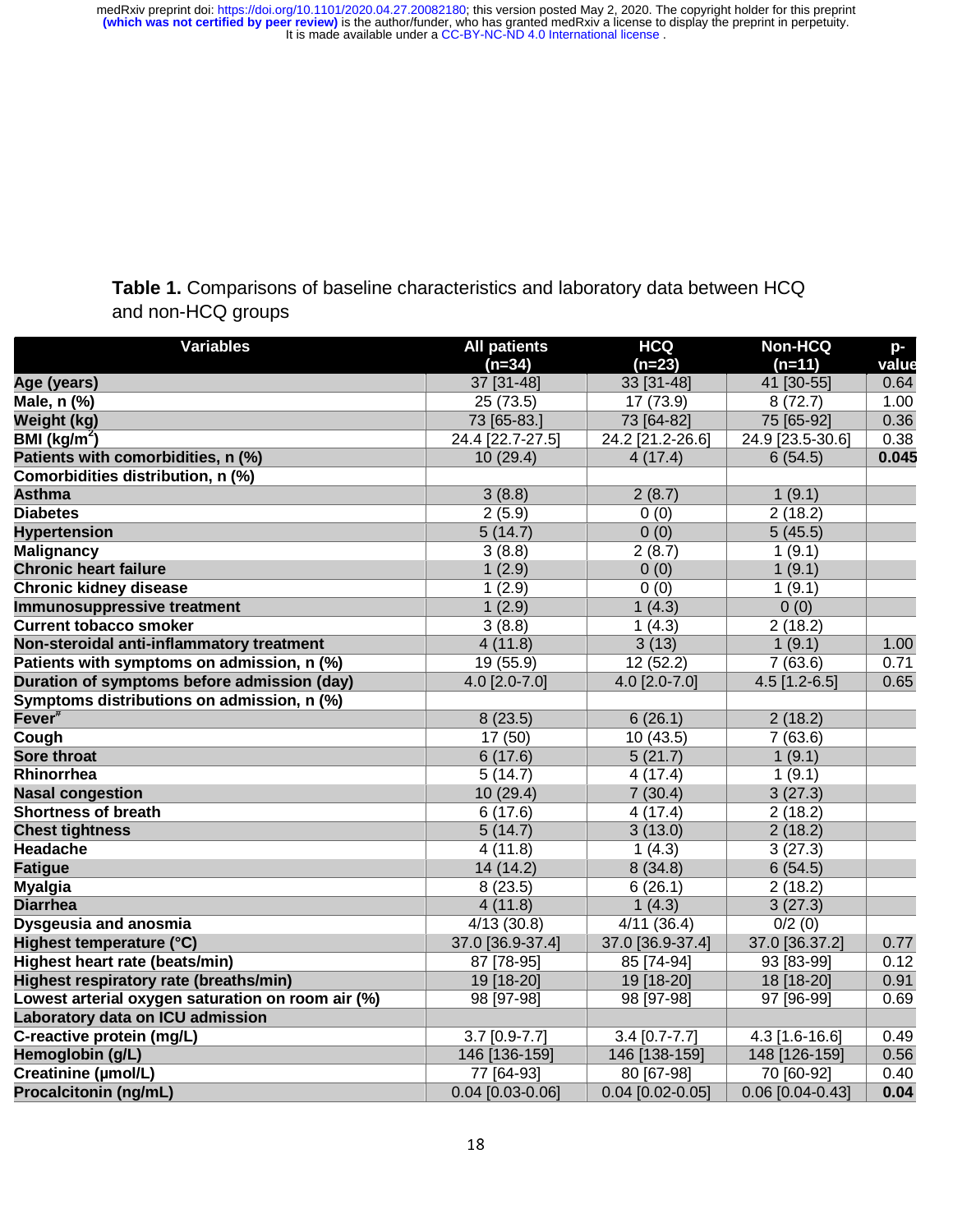| Leucocytes count (/mm <sup>3</sup> )            | 6045 [4590-7020]   | 6170 [3820-6520]   | 5920 [5160-7470]   | 0.27  |
|-------------------------------------------------|--------------------|--------------------|--------------------|-------|
| Leucocytes $\geq 10,000/\text{mm}^3$ , n (%)    | 2(5.9)             | 0(0)               | 2(18.2)            | 1.00  |
| Leucocytes $\leq 4000$ /mm <sup>3</sup> , n (%) | 6(17.6)            | 6(26.1)            | 0(0)               | 0.14  |
| Lymphocytes count (/mm <sup>3</sup> )           | 1670 [1167-1960]   | 1650 [980-1950]    | 1890 [1430-2230]   | 0.42  |
| Lymphocytes $\leq$ 1500/mm <sup>3</sup> , n (%) | 13(38.2)           | 9(39.1)            | 4(36.4)            | 1.00  |
| Neutrophil/lymphocyte ratio                     | 2.07 [1.24-2.78]   | 2.03 [1.42-2.78]   | 2.50 [1.20-2.92]   | 0.80  |
| Platelet count (/mm <sup>3</sup> )              | 239 [177-272]      | 236 [180-268]      | 243 [167-284]      | 0.74  |
| <b>INR</b>                                      | $1.0$ [1.0-1.1]    | $1.1$ [1.0-1.1]    | $1.0$ [1.0-1.1]    | 0.91  |
| D-dimer (µg/mL) [normal reference:<0.05]        | $0.32$ [0.27-0.55] | $0.27$ [0.27-0.40] | $0.54$ [0.33-1.09] | 0.034 |
| Ferritin (µg/L) [reference range: 36-480]       | 140 [49-322]       | 165 [63-320]       | 292 [33-1085]      | 1.00  |
| Lactate dehydrogenase [reference range:135-225] | 209 [165-259]      | 206 [162-238]      | 265 [181-381]      | 0.24  |
| Alanine aminotransferase (IU/L)                 | 26 [17-39]         | $33$ [15-40]       | 21 [17-32]         | 0.49  |
| Aspartate aminotransferase (IU/L)               | 24 [20-31]         | 23 [20-31]         | 24 [20-43]         | 0.83  |
| Bilirubin (µmol/L) [reference range: 5-21]      | 8.9 [5.2-12.4]     | $9.0$ [5.0-12.4]   | 7.6 [5.0-17.1]     | 0.78  |
| Pneumonia, n (%)                                | 14 (41.2)          | 11(47.8)           | 3(27.3)            | 0.29  |
| Time from admission to pneumonia (day)          | $1.0$ [0.0-3.0]    | $0.0$ [0.0-3.0]    | $2.0$ [0.0-2.0]    | 1.00  |
| Oxygen inhalation, n (%)                        | 6(17.6)            | 4(17.4)            | 2(18.2)            | 1.00  |
| Hospital length of stay (day)                   | 14.0 [6.0-18.5]    | 17.0 [6.0-20.0]    | $9.0$ [6.0-12.7]   | 0.068 |
|                                                 |                    |                    |                    |       |

HCQ, hydroxychloroquine; BMI, body mass index

**Table 2.** Simple and multivariable linear regression analysis with time to negativity as a dependent variable

| <b>Variables</b>          | <b>Simple linear regression</b> |                |         | <b>Multivariable linear regression</b> |                |         |  |
|---------------------------|---------------------------------|----------------|---------|----------------------------------------|----------------|---------|--|
|                           | <b>Beta coefficient</b>         | 95% CI         | p-value | <b>Beta coefficient</b>                | 95% CI         | p-value |  |
| HCQ (reference: no)       | 5.60                            | 0.89-10.08     | 0.023   | 5.18                                   | $0.10 - 9.61$  | 0.031   |  |
| Symptoms (reference: no)  | 0.028                           | $-4.93 - 5.00$ | 0.99    | 1.54                                   | $-2.72 - 6.00$ | 0.54    |  |
| Pneumonia (reference: no) | 3.36                            | $-1.90 - 8.22$ | 0.18    | 2.92                                   | $-1.73 - 7.74$ | 0.24    |  |

HCQ, hydroxychloroquine; CI, confidence interval

## **Table 3.** Time course of inflammatory variables between admission and day seven or hospital discharge in the HCQ and non-HCQ groups

| Variables                                        | $H CQ (n=23)$    |                              | Non-HCQ $(n=11)$ |                              |  |
|--------------------------------------------------|------------------|------------------------------|------------------|------------------------------|--|
|                                                  | On admission     | On day seven or<br>discharge | On admission     | On day seven or<br>discharge |  |
| Leucocytes count (/mm <sup>3</sup> )             | 6170 [3820-6520] | 5280 [4427-6445]             | 5920 [5160-7470] | 6930 [5640-7430]             |  |
| Lymphocytes count (/mm <sup>3</sup> )            | 1650 [980-1950]  | 1880 [1165-2035]             | 1890 [1430-2230] | 1870 [1115-2625]             |  |
| Lymphocytes $\leq 1500$ /mm <sup>3</sup> , n (%) | 9(39.1)          | 9.2(40)                      | 4(36.4)          | 4.4(40)                      |  |
|                                                  |                  |                              |                  |                              |  |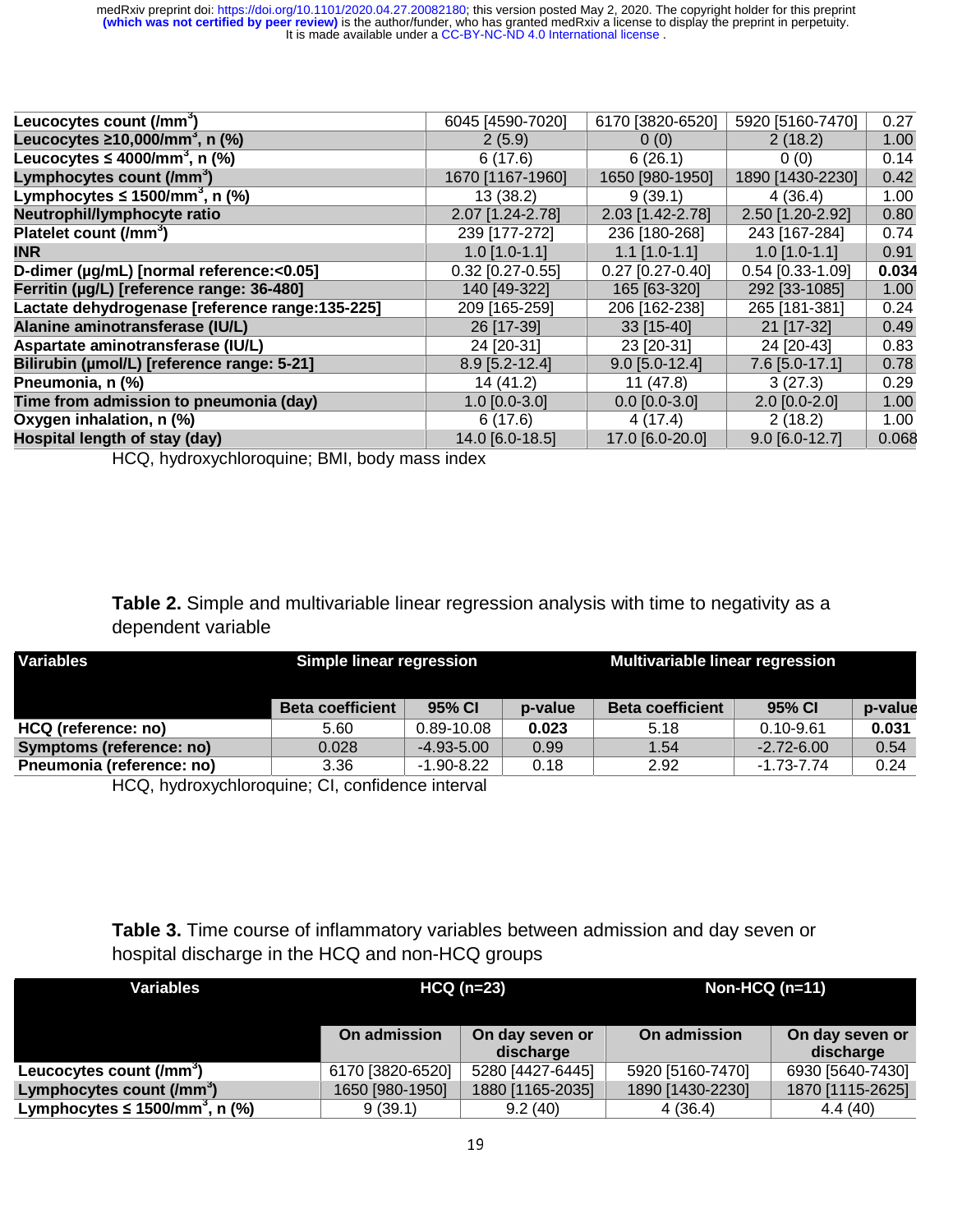| Neutrophil/lymphocyte ratio               | 2.03 [1.42-2.78] | 1.78 [1.03-3.03] | 2.50 [1.20-2.92] | 1.95 [1.00-4.07] |
|-------------------------------------------|------------------|------------------|------------------|------------------|
| C-reactive protein (mg/L)                 | $3.4$ [0.7-7.7]  | 2.1 [0.7-43.4]   | $4.3$ [1.6-16.6] | 4.8 [1.6-53.0]   |
| Ferritin (µg/L) [reference range: 36-480] | 165 [63-320]     | 249 [130-614]    | 292 [33-1085]    | 398 [52-1030]    |
|                                           |                  |                  |                  |                  |

HCQ, hydroxychloroquine

**Table 1S.** Simple and multivariable linear regression analysis with time to negativity as a dependent variable

| <b>Variables</b>               | Simple linear regression |                |         | Multivariable linear regression |                |         |
|--------------------------------|--------------------------|----------------|---------|---------------------------------|----------------|---------|
|                                | <b>Beta coefficient</b>  | 95% CI         | p-value | <b>Beta coefficient</b>         | 95% CI         | p-value |
| HCQ (reference: no)            | 5.60                     | $0.89 - 10.08$ | 0.023   | 5.68                            | 1.05-10.08     | 0.019   |
| Symptoms (reference: no)       | 0.028                    | $-4.93 - 5.00$ | 0.99    | 0.64                            | $-4.50 - 6.65$ | 0.80    |
| Oxygen therapy (reference: no) | 0.75                     | $-4.57 - 6.37$ | 0.76    | 0.86                            | $-3.38 - 5.85$ | 0.68    |

HCQ, hydroxychloroquine; CI, confidence interval